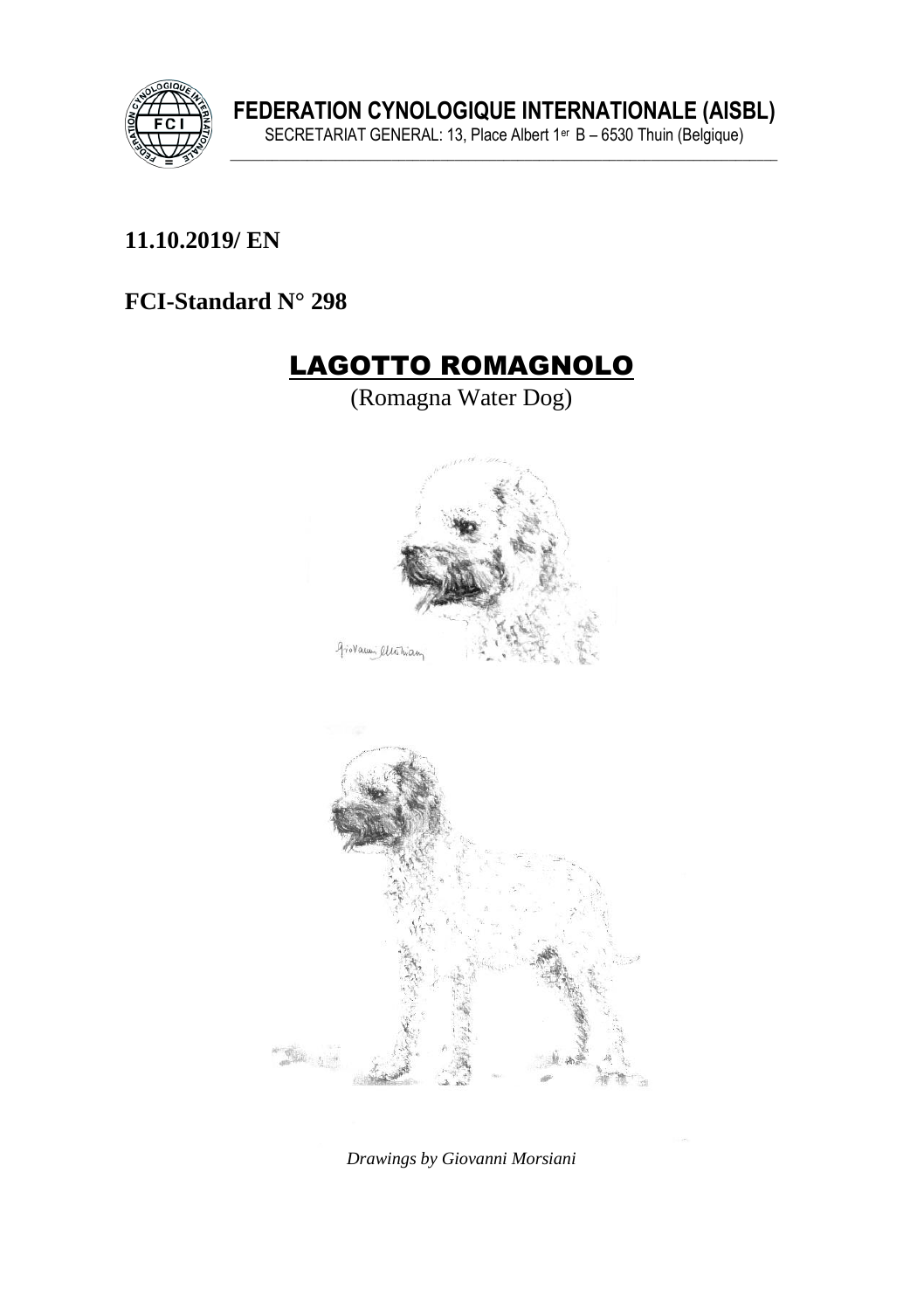**TRANSLATION**: Antonio Morsiani, Renée Sporre-Willes and Prof. R. Triquet. Revised by ENCI and Renée Sporre-Willes / Revised by the FCI Head Office. Official language (EN).

### **ORIGIN**: Italy.

### **DATE OF PUBLICATION OF THE OFFICIAL VALID STANDARD**: 30.09.2019.

**UTILIZATION**: Truffle dog.

**FCI-CLASSIFICATION**: Group 8 Retrievers – Flushing Dogs – Water Dogs. Section 3 Water Dogs. **Working trial optional**

**BRIEF HISTORICAL SUMMARY**: Ancient breed of retrieving water dogs in the lowlands of Comacchio and the marshlands of Ravenna. During the centuries, the great marshlands were drained and turned into arable land. Subsequently the Lagotto changed from being a water dog to an excellent dog for searching truffles in the flat open country and in the hills of Romagna.

**GENERAL APPEARANCE**: Small to medium-sized dog, well proportioned, powerfully built, of a rustic appearance, with a dense, curly coat of woolly texture.

**IMPORTANT PROPORTIONS**: The dog is nearly as high as long (nearly square). The length of the head is 4/10 of the height at the withers. The length of the skull should be slightly more than the length of the muzzle. The depth of the chest is less than 50 % (about 44 %) of the height at the withers.

**BEHAVIOUR/TEMPERAMENT:** A natural gift for searching and its very good nose has made the breed very efficient in truffle searching.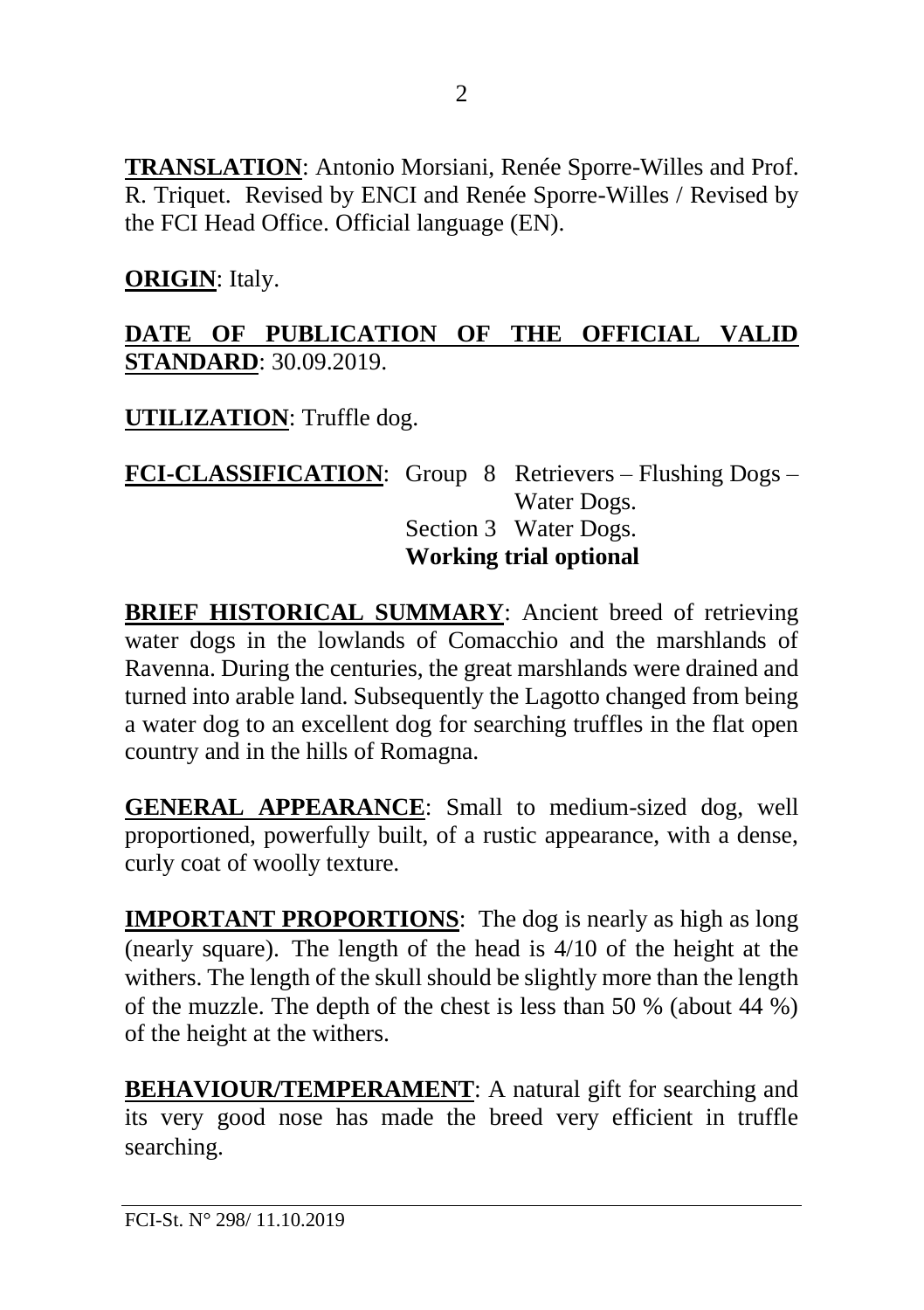The former hunting instinct has been modified by genetic selection; hence his work is not distracted by the scent of game. The Lagotto is tractable, undemanding, keen, affectionate, very attached to his owner and easy to train. He is also a very good companion and an excellent watchdog.

**HEAD**: Viewed from above, trapezoidal in shape and moderately broad; the upper longitudinal axes of the skull and the muzzle diverge slightly.

#### CRANIAL REGION:

Skull: Broad at the level of the zygomatic arches, and as long as it is broad. Viewed from the side, from occiput to stop, the skull should be longer than the muzzle. It is slightly convex and tends to flatten out at the back of the skull. Frontal sinuses well developed, brows marked, the medio-frontal furrow pronounced, occipital crest short and not very developed, supraorbital fossae slightly marked.

Stop: Not too pronounced, but evident.

## FACIAL REGION:

Nose: Large with nostrils wide open and mobile. Median groove strongly pronounced. Viewed in profile, the nose continues on the same level as the muzzle and protrudes very slightly from the front edge of the lips. The colour ranges from light to dark brown, depending on the colour of the coat.

Muzzle: Fairly broad, a little shorter than the skull, it's depth being only slightly less than the length. Muzzle is slightly wedge shaped and giving a rather blunt profile. The nasal bridge has a straight profile.

Lips: The lips are not too thick; they are rather tight, so that the mandible determines the lower profile of the muzzle. Lips are covered with a long and rather bristly moustache. Viewed from the front, the lips form a wide semi-circle. The colour of the lip-rims ranges from light to dark brown.

Jaws/Teeth: Jaws strong with almost straight branches and a relatively spacious mandibular body. Scissor or pincer bite with complete white and well-developed teeth.

Slightly reverse scissors bite acceptable.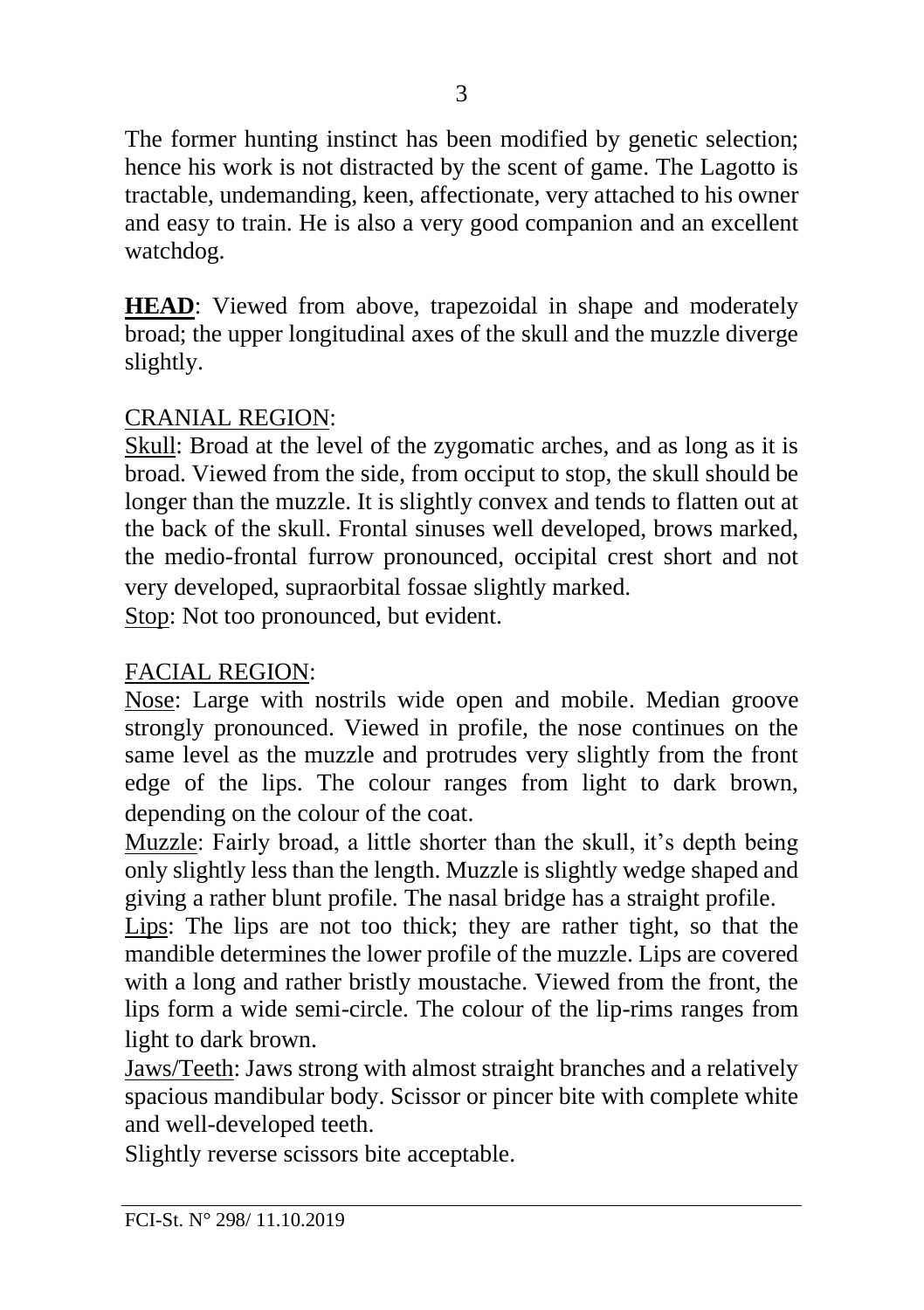Cheeks: Flat.

**EYES**: Large, but never exaggerated, rounded in shape filling the socket and set fairly well apart. The colour of the iris ranges from ochre to hazel and dark brown depending on the colour of the coat. Eyelids are close fitting and the colour of the eye-rims ranges from light to dark brown. Eyelashes very well developed. Look alert, expression keen and lively.

**EARS**: Medium-sized in proportion to the head, triangular with rounded tips; their base is rather wide; they are set just above the zygomatic arches. Hanging at rest or slightly raised when the dog is attentive. If pulled towards the nose they should reach the muzzle at 1/4 of its length. The inner part of the auricle is also covered with hair.

**NECK**: Strong, muscular, lean, of oval cross section; well set off from the nape and absolutely free from dewlap, slightly arched. In males the perimeter of the neck can reach the double of its length. The length of the neck is a little less than the total length of the head.

**BODY**: Compact and strong, as long as the height at the withers.

Topline: Straight from the withers to the croup.

Withers: They rise above the level of the croup; the highest points of the shoulder blades are not too close, but quite high set and well laid back.

Back: Straight, very muscular.

Loin: Short coupled, very strong, in profile slightly convex. Width is equal or slightly exceeds the length.

Croup: Long, wide, muscular, slightly sloping.

Chest: Well developed, reaching down to the elbows. Although fairly narrow in front, from the sixth rib the chest widens towards the back. Underline and belly: Long sternal section in form of a straight line; the following tuck-up is only slight.

**TAIL**: Set on neither too high nor too low tapering towards the end. When hanging, it should barely reach the hocks.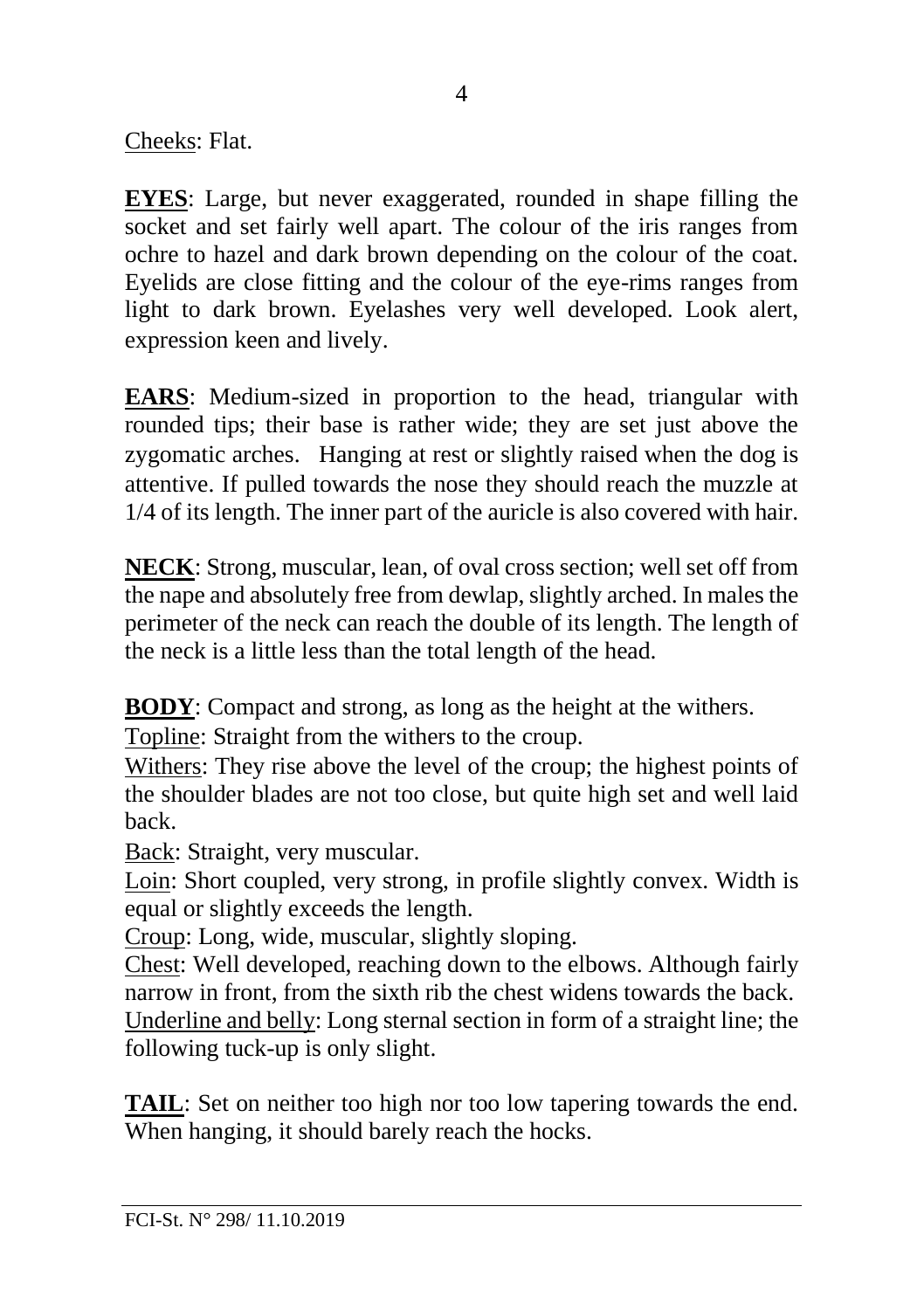The tail is covered with woolly and rather bristly hair. At rest carried scimitar like; when attentive decidedly raised. When working or excited can be carried over the back, but never curled.

# **LIMBS**

## FOREQUARTERS:

General Appearance: Regular, upright seen from the front and in profile.

Shoulder: Shoulder blades long, well laid back (52°–55°), muscular, strong and closely attached to the chest, but moving freely.

Upper arm: Muscular, of thin bone structure, as long as the shoulder blade; its inclination to the horizontal ranges from  $58^{\circ} - 60^{\circ}$ .

Elbow: Well attached to the chest wall, but not too tightly; covered with thin skin; parallel to the median sagittal plane of the body as are the upper arms. The tip of the elbow is located on a vertical line lowered from the back end of the scapula to the ground.

Forearm: Perfectly vertical, long, with compact, strong bone of oval cross-section.

Carpus (Wrist): Viewed from the front in a vertical line with the forearm; fine, robust and mobile; pisiform bone markedly protruding. Metacarpus (Pastern): Rather less thick and of finer bone compared with the forearm, it's fine and resilient. Seen in profile, it forms an angle of 75°–80° to the ground.

Forefeet: Slightly rounded, compact, with arched and tight toes. Nails strong and curved. Pads well pigmented. Inter-digital membranes very well developed.

## HINDQUARTERS:

General Appearance: Powerful, upright seen from the rear, well proportioned to the size of the dog and parallel.

Thigh: Long, with clearly defined and visible muscles. The axis of the femur has a distinct inclination of 80° to the horizontal. The thigh is parallel to the median plane of the body.

Stifle (Knee): The angle of the stifle ranges from 130°–135°.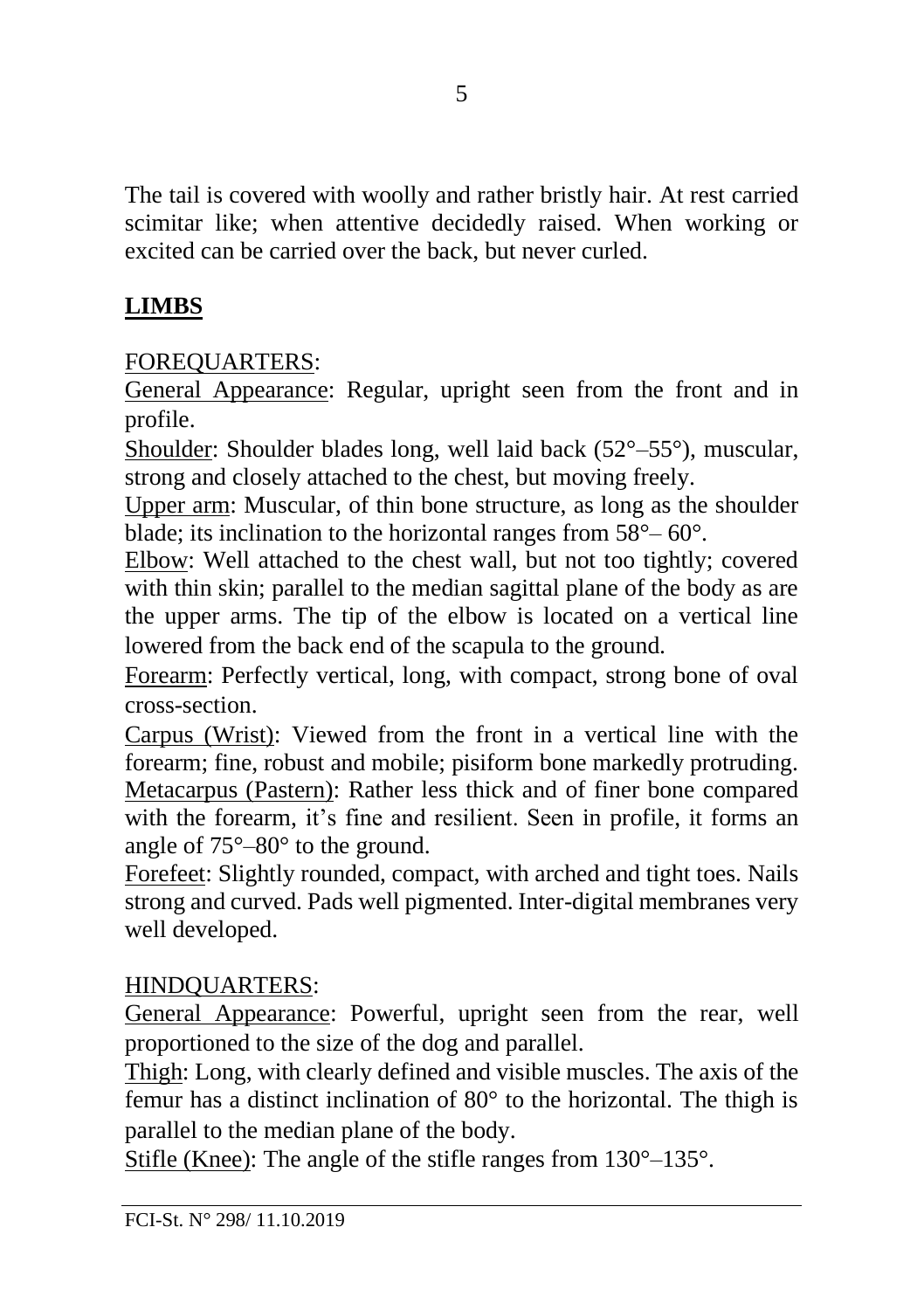Lower thigh: Slightly longer than the thigh, well boned and muscled, with marked muscular groove.

Its inclination to the horizontal ranges from  $50^{\circ}$  to  $55^{\circ}$ . Its direction is parallel to the median plane of body.

Hock ioint: Broad, thick, lean, with clear-cut bone and well angulated. Metatarsus (Rear Pastern): Thin, cylindrical, perpendicular to the ground. No dewclaws.

Hind feet: Slightly more oval-shaped than forefeet and toes slightly less arched.

**GAIT / MOVEMENT**: Walk is regular; trot is energetic and brisk, gallop for short periods.

**SKIN**: Thin, close fitting all over the body, without wrinkles. Pigmentation of the skin connecting with mucous membranes and of pads ranges from light to dark and very dark brown.

## **COAT**

Hair: Of woolly texture, never twisted to form thin cords, semi- rough on the surface, with tight, ring shaped curls, with visible undercoat. Curls must be evenly distributed all over the body and tail, except on the head, where the curls are not as tight forming abundant eyebrows, whiskers and beard. Even the cheeks are covered with thick hair. On the ears, the hair tends to show looser curls, but remains very wavy. No short hair on the ears. The topcoat and especially the undercoat is water-proof. If not clipped, the hair tends to become felted (as it continues to grow); therefore, a complete clipping must be performed at least once a year. Felted topcoat and undercoat must be removed periodically. The clipped coat must not be thicker than max four centimetres and it should be uniform with the silhouette of the dog. Only on the head the coat can be longer, but not as long as to cover the eyes. The area around the genitals and anus should be clipped short. The coat must not be formed and brushed up in the fashion of the Poodles and Bichon frisé breeds or clipped short preventing it from curling or assessment of texture. Any excessive hair styling will exclude the dog from being qualified.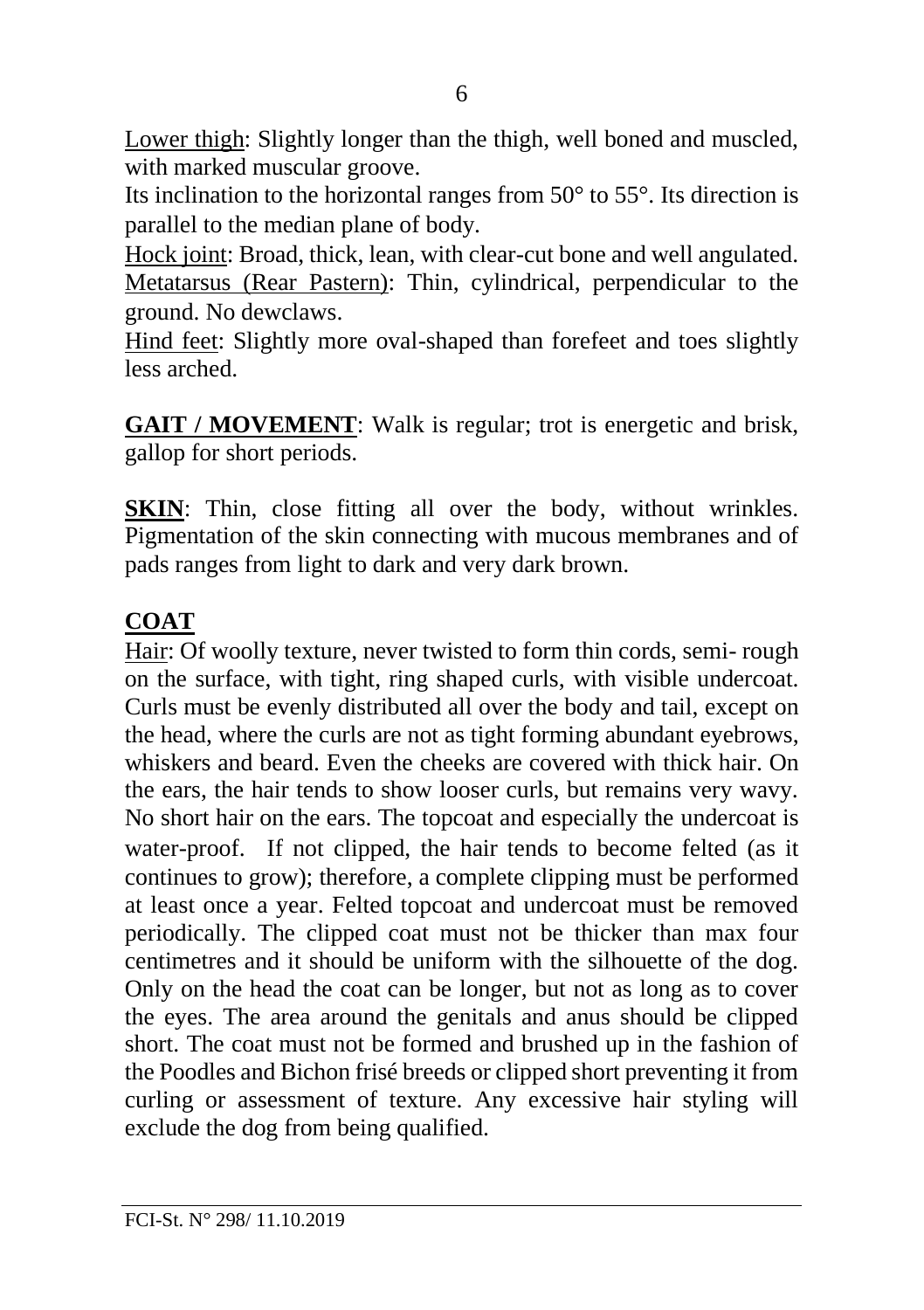The correct clip is un-pretentious and contributes to accentuate the natural, rustic look typical of the breed.

Colour: Off-white solid colour, white with brown or orange patches, orange roan, brown roan, brown (in different shades) with or without white, orange with or without white. Some dogs have a brown to dark brown mask. Tan markings (in different shades) allowed.

### **SIZE AND WEIGHT**:

|  |                            |                                              | Height at the withers: Males: $43-48$ cm (ideal height: 46 cm). |  |  |  |  |
|--|----------------------------|----------------------------------------------|-----------------------------------------------------------------|--|--|--|--|
|  |                            | Females: $41-46$ cm (ideal height: $43$ cm). |                                                                 |  |  |  |  |
|  |                            | Tolerance of 1 cm over or under.             |                                                                 |  |  |  |  |
|  | Weight: Males: $13-16$ kg. |                                              |                                                                 |  |  |  |  |
|  | Females: $11 - 14$ kg.     |                                              |                                                                 |  |  |  |  |

**FAULTS**: Any departure from the foregoing points should be considered a fault and the seriousness with which the fault should be regarded should be in exact proportion to its degree and its effect upon the health and welfare of the dog and on its ability to perform its traditional work.

## **DISQUALIFYING FAULTS**:

- Aggressive or overly shy dogs.
- Any dog clearly showing physical or behavioural abnormalities.
- Untypical specimen.
- Axes of the skull and the muzzle converging.
- Partial and/or total de-pigmentation.
- Dish-faced.
- Overshot bite
- Pronounced undershot bite.
- Wall-eye.
- Tail curled over the back; anury or short tail, whether congenital or artificial.
- Docked tail
- Coat not curled or clipped too short.
- Corded coat.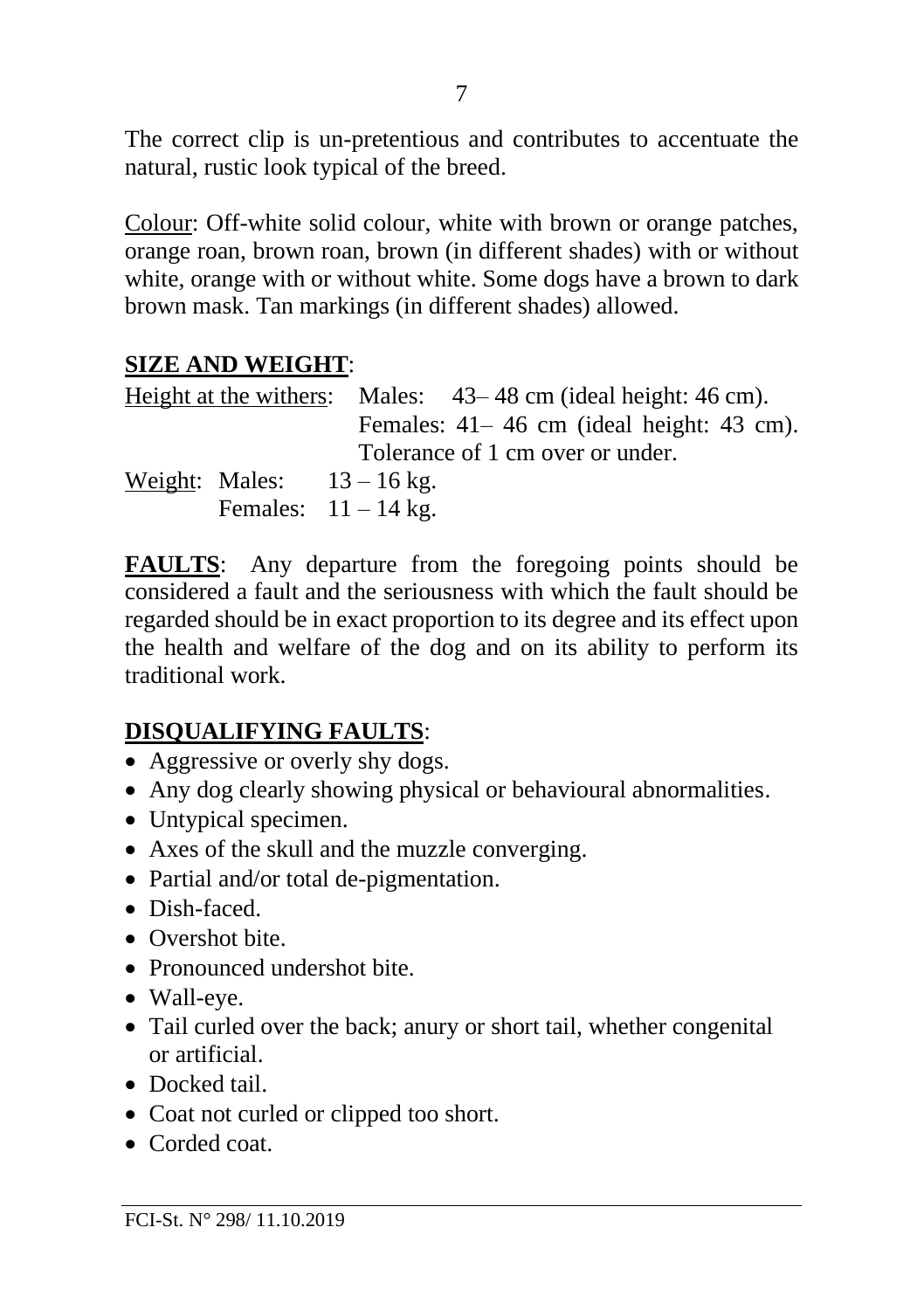- Sculptured clip.
- Black coat colour, black patches or black pigmentation.
- Oversize or undersize.

# **N.B.**:

- Male animals should have two apparently normal testicles fully descended into the scrotum.
- Only functionally and clinically healthy dogs, with breed typical conformation should be used for breeding.

# **The latest amendments are in bold characters.**